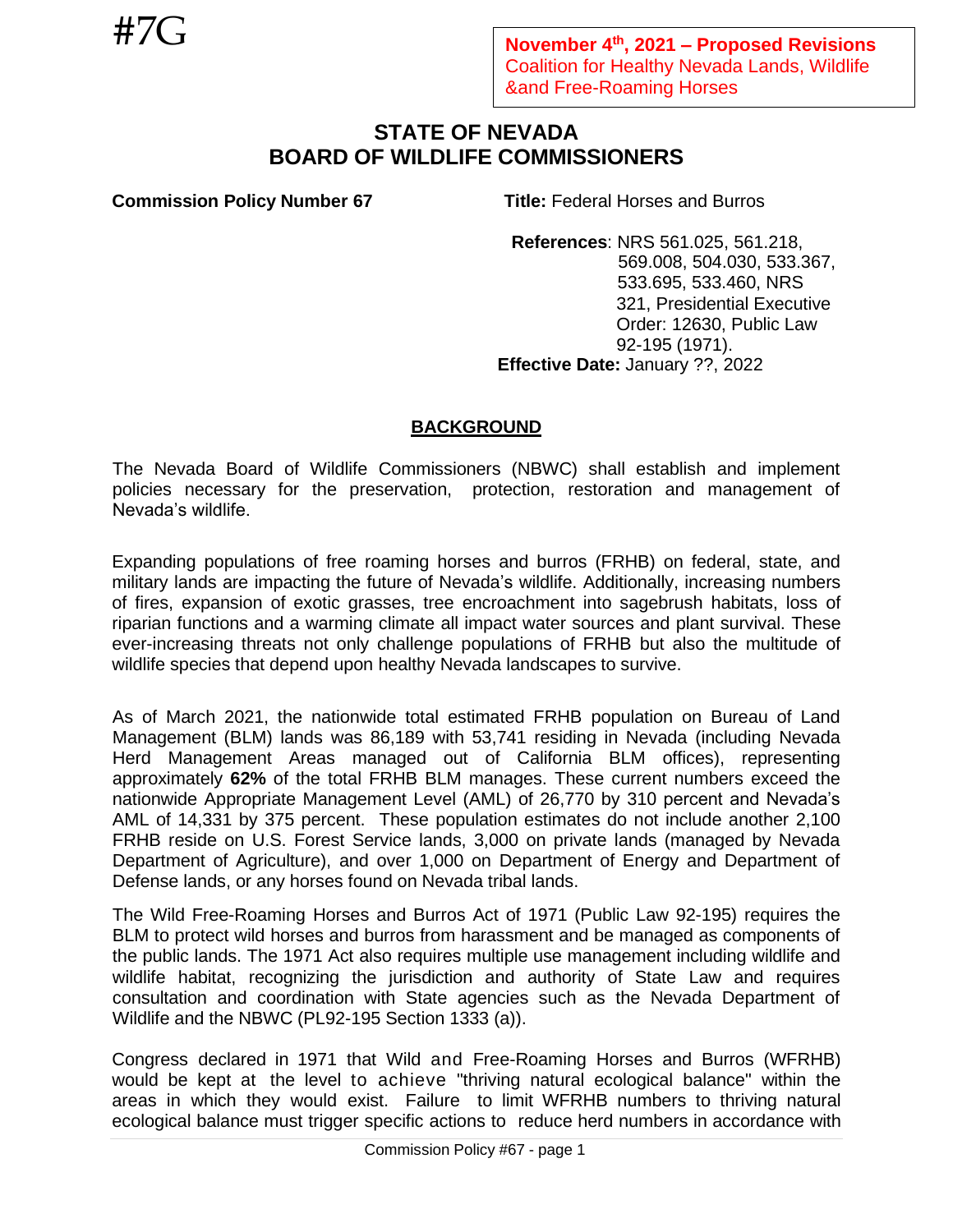the law (PL92-195 1332(f)(2)).

The tools available to federal agencies are limited for removing excess FRHB. Agencies are restricted to the tools of adoption, short and long-term care, and fertility control. In areas where sufficient forage and water exists, these FRHB populations can double every three to five years. For these and a variety of other reasons, BLM has been unable to achieve Appropriate Management Level (AML) of 14,331 in Nevada necessary to sustain the thriving ecological balance, set by the Act of '71.

The result has been exponential growth, doubling FRHB populations every 3 to 5 years, with Nevada's current population of 53,741 being 375 percent above AML. FRHB graze rangelands 365 days a year, can dominate and exhaust water sources, overgraze rangelands and degrade riparian habitat and springs all at fish and wildlife's expense. This current reality is unsustainable for horses, rangeland ecosystems, wildlife and habitats.

## **PURPOSE**

The purpose of this policy is to provide guidance and direction and guidance for the to the Nevada Department of Wildlife (NDOW) to see FRHB properly managed to ensure that Nevada's diversity of 895 species of wildlife continue to thrive within our vulnerable Great Basin desert ecosystems with their extremely limited water sources.

## **POLICY**

- 1. The Nevada Board of Wildlife Commissioners (NBWC) recognizes that the exponential growth of free roaming horse and burro (FRHB) populations in Nevada pose a problem for the current and future health and viability of wildlife and FRHB.
- 2. The NBWC supports compliance with the Act of 1971 and the policies established by BLM for ensuring healthy landscapes and humane management of FRHB.
- 3. The NBWC supports the intent of the Path Forward (<https://www.energy.senate.gov/services/files/0869B02B-E9C5-4F0B-9AE8-9A8A1C85293E>) developed and approved in April 2019 by humane, livestock, and range management interests, acknowledging that increasing population of FRHB requires immediate management actions. The NBWC supports the Path Forward's three main precepts of targeted gathers and removals, increased adoptions, leased pastures, and use of fertility inhibitors based on efficacy. The NBWC believes that the 20-year time frame to reach AML as specified in the Path Forward will allow the continued degradation of wildlife habitat. The NBWC supports any opportunities for a FRHB gather program to achieve AML in a much shorter time frame.
- 4. The NBWC supports management actions based on scientific research: on FRHB, on use of public land resources and on development of best management practices.
- 5. The NBWC supports collaboration of stakeholders and agency managers to develop best practices in managing FRHB within a thriving ecological balance with wildlife,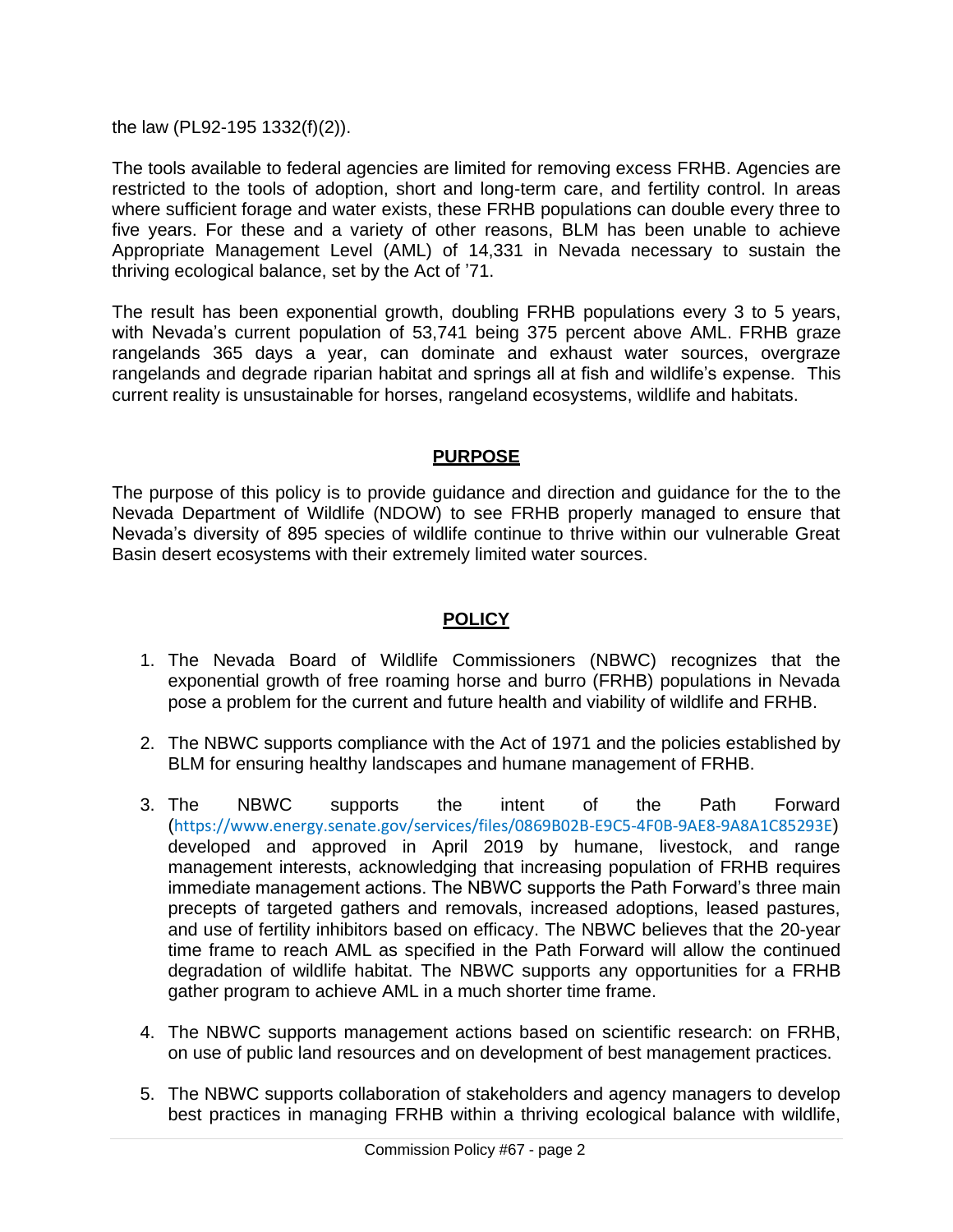plants, and pollinators.

- 6. The NBWC and NDOW shall provide letters of support for projects or plans proposed by BLM or other agencies managing FRHB that propose actions to achieve AML in agreement with objectives of this policy.
- 7. NDOW shall provide to NBWC, on an annual basis and in concert with the BLM and other agencies managing free-roaming horses and burros, a listing of those areas where FRHB are having the most significant impact on wildlife habitat. Prioritization is focused on those habitats critical for Lahontan Cutthroat Trout, Sage Grouse and other threatened or sensitive wildlife. Upon NBWC approval, the report will accompany a NBWC request to those agencies for the removal of excess horses and burros to AML on HMA lands and be totally removed from non HMA lands.
- 8. The NBWC supports and recognizes the urgency of removal of FRHB outside HMA's and reduction of horses within HMA's to their Appropriate Management Level to provide critical resources to wildlife in maintaining a "thriving natural ecological balance".
- 9. Because of Nevada's limited water sources, the NBWC asks NDOW, together with BLM, The Sagebrush Ecosystem Council, other public land agencies and water right holders, to identify and invest in efforts to ensure that these water sources remain available to wildlife, fish and invertebrates and to keep or restore riparian functions.

BY ORDER OF THE BOARD OF WILDLIFE COMMISSIONERS IN REGULAR SESSION, January, ?? 2022

Chairwoman, Board of Wildlife Commissioners Tiffany East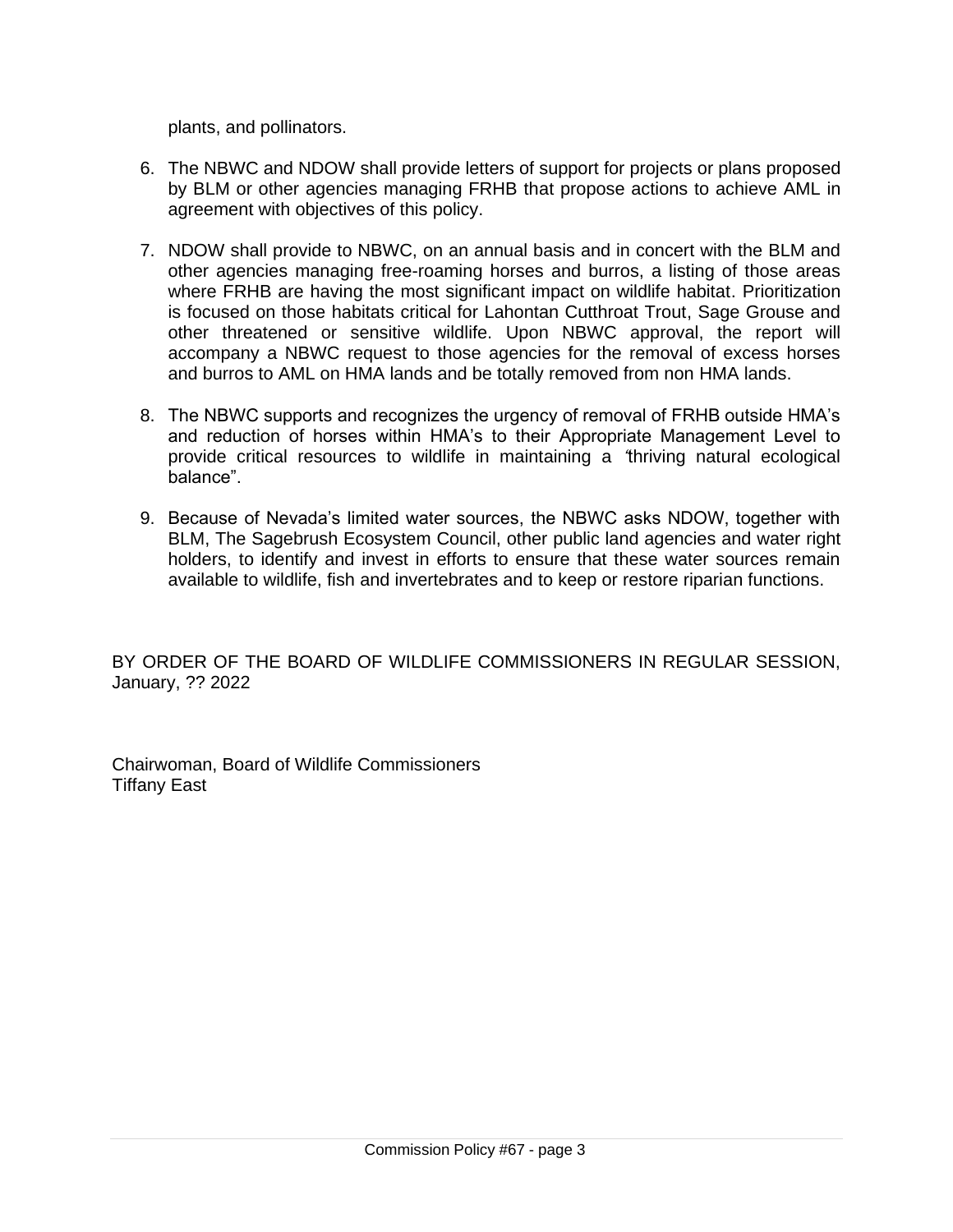**September October 2021, 2021 – Proposed Revisions**  Coalition for Healthy Nevada Lands, Wildlife

### **STATE OF NEVADA BOARD OF WILDLIFE COMMISSIONERS**

**Commission Policy Number 67 Title:** Federal Horses and Burros

<u>Andrewski Roaming Horses († 1952)</u><br>1905 - Paul Barbara, fransk politik francuski politik († 1905)<br>1906 - Paul Barbara, francuski politik († 1906)

**References**: NRS 561.025, 561.218, 569.008, 504.030, 533.367, 533.695, 533.460, NRS 321, Presidential Executive Order: 12630, Public Law 92-195 (1971). **Effective Date:** May 14, 2011

### **BACKGROUND**

The *Nevada* Board of Wildlife Commissioners *(NBWC)* shall establish *and implement* policies necessary for the preservation, protection, *restoration and management of Nevada's wildlife.* management and restoration of wildlife and its habitat and shall utilize its land management authority to carry out a program for conserving, protecting and propagating wildlife and their habitats. To that end the Nevada Board of Wildlife Commissioners established the "Feral Horse Committee" and asked that committee to provide background and action recommendations relative to the Wild Free-Roaming Horses and Burros found within Nevada.

*Expanding populations of free roaming horses and burros (FRHB) on federal, state, and military lands are impacting the future of Nevada's wildlife. Additionally, increasing numbers of fires, expansion of exotic grasses, tree expansion encroachment onto into sagebrush habitats, loss of riparian functions and a warming climate all impact water sources and plant survival. These ever increasing threats not only challenge pPopulations of FRHB are impacted, as are manybut also the multitude of wildlife species of wildlifethat depend upon healthy Nevada landscapes to survive., in turn, increasing management difficulties.*

*As of March 20210, there were anthe nationwide total estimated 53,741 FRHB population on Bureau of Land Management (BLM) lands was 86,189 with 53,741 residing in Nevada (including Nevada Herd Management Areas managed out of California BLM offices), representing approximately 62% of the total FRHB BLM manages nationwide. These current numbers exceed the nationwide Appropriate Management Level (AML) of 26,770 by 310 percent and Nevada's AML of 14,331 by 375 percent. These population estimates do not include aAnother 2,100 FRHB reside on U.S. Forest Service lands, 3,000 on private lands (managed by Nevada Department of Agriculture), and over 1,000 on Department of Energy and Department of Defense lands, or including Nevada National Security Site and the U.S. Army's Hawthorne Ammunition Depotany horses found on Nevada tribal lands. Where sufficient forage and water exists, these FRHB populations can double every three to five years. They graze rangelands 365 days a year, can dominate and exhaust water sources, overgraze rangelands and degrade riparian habitat and springs.*

The Wild Free-Roaming Horses and Burros Act of 1971 (Public Law 92-195) *requires* 

Commission Policy #67 - page 1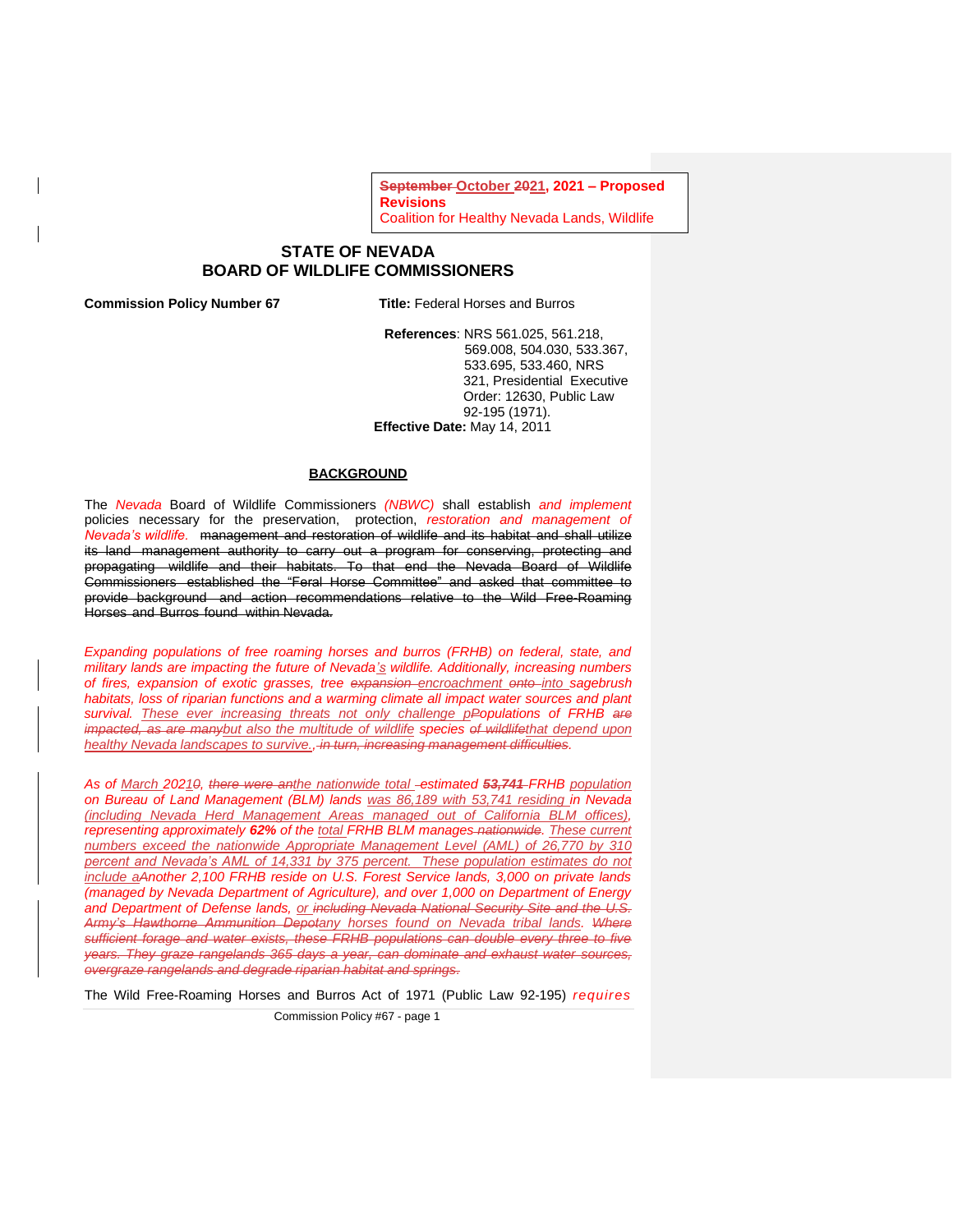*the BLM to protect wild horses and burros from harassment and be managed as components of the public lands. The 1971 Act also requires multiple use management including wildlife and wildlife habitat, recognizes recognizing the jurisdiction and authority of State Law and requires consultation and coordination with State agencies such as the Nevada Department of Wildlife and the NBWC (PL92-195 Section 1333 (a)).*gave federal protection to feral horses that went unclaimed on the federally administered lands. The Act of 1971 protects multiple use, wildlife, wildlife habitat, jurisdiction and authority of State Law, and consultation or coordination with State agencies such as the Nevada Department of Wildlife and the Nevada Board of Wildlife Commissioners (PL92-195 Section 1333(a)). Federal assumption of ownership of the WFRHB places them in a category that is neither wildlife nor livestock. The Act of 1971 instructs each federal agency to resolve any conflicts between wildlife and these feral horses and burros that have been redefined with special status under federal law.

Congress declared *in 1971* that Wild *and* Free-Roaming Horses and Burros (WFRHB) would be kept at the level *to achieve* of "*thriving natural ecological balance*" within the areas in which they would exist. "*Thriving natural ecological balance*" is specified numerous times throughout The Act of 1971. Federal agencies are required to "…*protect the natural ecological balance of all wildlife species which inhabit such lands, particularly endangered wildlife species.*" Failure to limit WFRHB numbers to thriving natural ecological balance *must* will trigger specific actions to reduce herd numbers in accordance with the law (PL92-195 Section 1332(f)(2)).

*However, the The tools available to federal agencies are limited for removing excess FRHB. Agencies are restricted to the tools of adoption, short and long-term care, and costly temporary fertility control. Yet, Iin areas where sufficient forage and water exists, these FRHB populations can double every three to five years. For these and a variety of other*  reasons, BLM has been unable to achieve Appropriate Management Level (AML) of *13,00014,331 in Nevada necessary to sustain achieve athe thriving ecological balance, set by the Act of ''71.*

*The result is and has been exponential growth, doubling FRHB populations every 3 to 5 years, with Nevada's current population of 53,741 being 375 percent above AML. FRHB graze rangelands 365 days a year, can dominate and exhaust water sources, overgraze rangelands and degrade riparian habitat and springs all at fish and wildlife's expense. This current realitythat is unsustainable to for horses, and rangeland ecosystems, and wildlife and habitats.*

### **PURPOSE**

The purpose of this policy is to provide *guidance and* direction and guidance for the *to the*  Nevada Department of Wildlife *(NDOW) to see FRHB properly managed to ensure that Nevada's diversity of 8950 species of wildlife continue to thrive within our vulnerable Great Basin desert ecosystems with their extremely limited water sources* regarding Wild Free-Roaming Horses and Burros, the recognition of any impediments to natural ecological balance, and the fulfillment of coordination to resolve inconsistencies between federal actions and this official policy.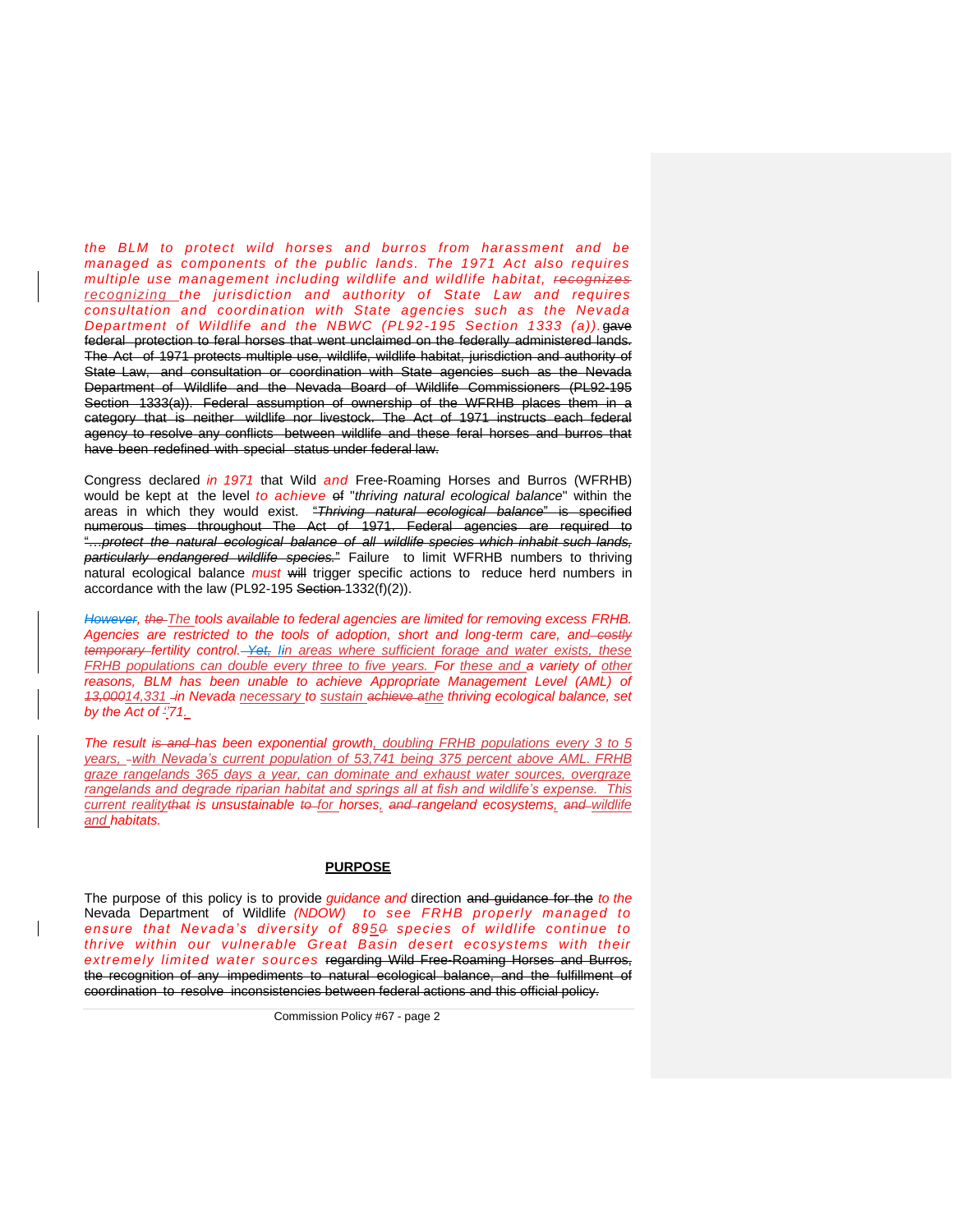#### **POLICY**

*1. The Nevada Board of Wildlife Commissioners (NBWC) recognizes that the exponential growth of free roaming horse and burro (FRHB) populations in Nevada pose a problem for the current and future health and viability of wildlife and ultimately those of FRHB*

*.*

- *2. The State Board of Wildlife Commission NBWC supports compliance with the Act of 1971 and the policies established by BLM for ensuring healthy landscapes and humane management of FRHB.*
- *3. The NBWC supports the intent of the Path Forward [\(https://www.energy.senate.gov/services/files/0869B02B-E9C5-4F0B-9AE8-](https://www.energy.senate.gov/services/files/0869B02B-E9C5-4F0B-9AE8-9A8A1C85293E) [9A8A1C85293E\)](https://www.energy.senate.gov/services/files/0869B02B-E9C5-4F0B-9AE8-9A8A1C85293E) developed and approved in April 2019 by humane, livestock, and range management interests, acknowledging that increasing population of FRHB requires immediate management actions. The NBWC supports the Path Forward's three main precepts of targeted gathers and removals, increased adoptions, leased pastures, and use of fertility inhibitors based on efficacy. The NBWC believes that the 20 year time frame to reach AML as specified in the Path Forward will allow for the continued degradation of wildlife habitat. The NBWC supports any opportunities for a more aggressive FRHB gather program so as to reachto achieve AML in a much shorter time frame."*
- *4. The NBWC supports management actions based on scientific research: on FRHB, on use of public land resources and on development of best management practices.*
- *5. The NBWC supports collaboration of stakeholders and agency managers to develop best practices in managing FRHB within a thriving ecological balance with wildlife, plants, and pollinators.*
- *5.6. The NBWC and NDOW shall provide letters of support for projects or plans proposed by BLM or other agencies managing FRHB that propose actions to achieve AML in agreement with objectives of this policy.*
- *6.7. NDOW shall provide to NBWC, on an annual basis and in concert with the BLM and other agencies managing free-roaming horses and burros, gather planning processes, and a listing of those areas where FRHB are having the most significant impact on wildlife habitat., with pPrrioritization is ty focused on those habitats critical for Lahontan Cutthroat Trout and ,Sage Grouse and other threatened or sensitive wildlife. With Upon NBWC approval, the report, together with will accompany a NBWC request to those agencies for the removal of excess horses and burros to low AML on HMA lands and be totally removed from non HMA lands.*
- *7.8. The NBWC supports and recognizes the urgency of removal of FRHB outside HMA's and reduction of horses within HMA's to their Appropriate*

Commission Policy #67 - page 3

**Formatted:** Font: (Default) Arial, 12 pt, Italic, Font color: Red, Text Outline

**Formatted:** No bullets or numbering, No widow/orphan control, Border: Top: (No border), Bottom: (No border), Left: (No border), Right: (No border), Between : (No border), Bar : (No border)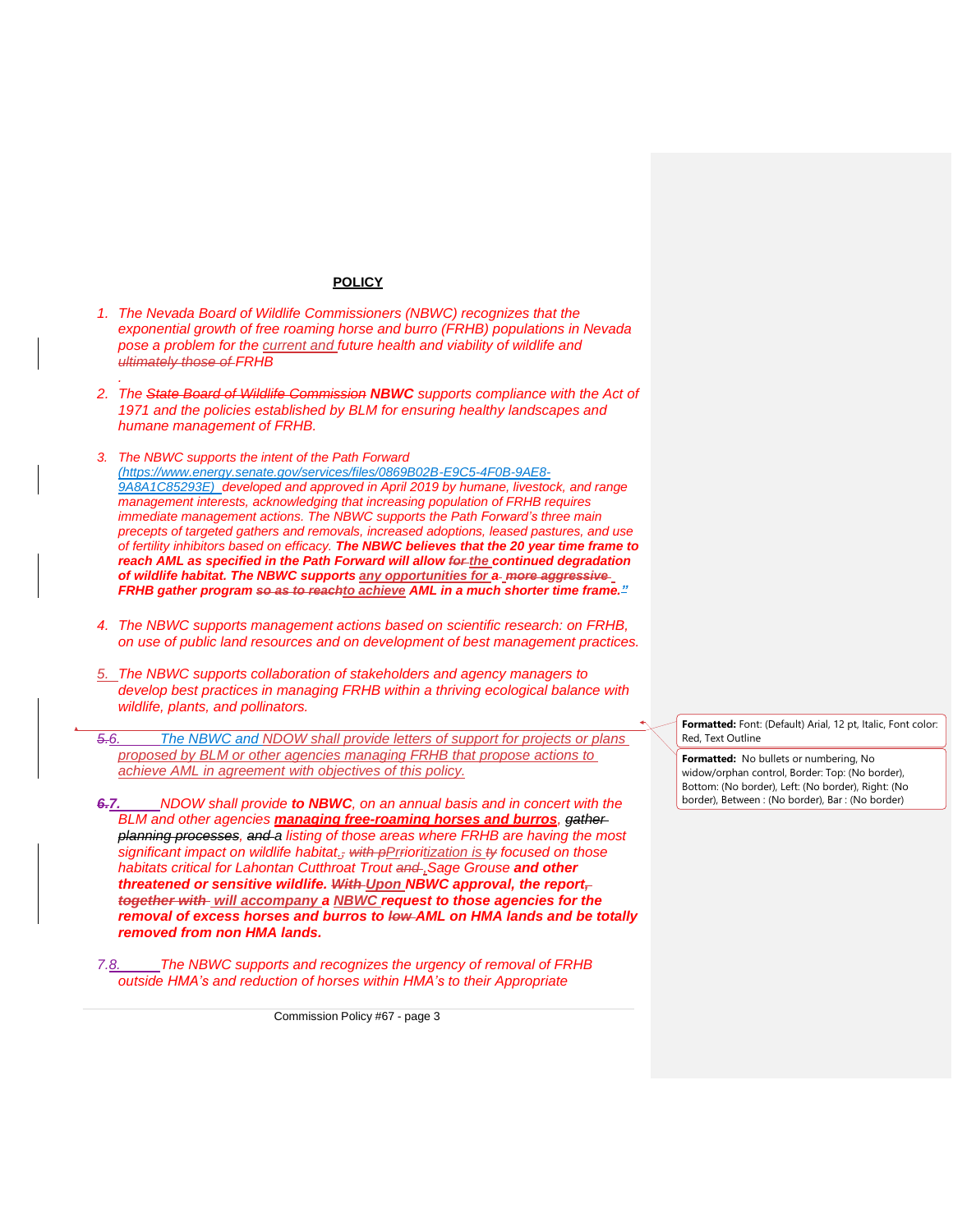*Management Level to provide critical resources to wildlife in maintaining a* "*thriving natural ecological balance".*

- *8. NDOW will review all FRHB* management *populations outside BLM lands with the same criteria used to review ecological impacts on BLM lands.*
- 11.*NDOW* should *shall work with BLM, The Sagebrush Ecosystem Council, and other organizations and agencies to identify and protect critical riparian areas* for fencing *to exclude or manage FRHB and livestock use for the benefit of Sage Grouse and other critical wildlife species.* and to consider the potential use of the Nevada Conservation Credit System to facilitate the fencing and effective management of such areas.

The Board of Wildlife Commissioners does hereby establish the following policy to provide for the preservation, protection, management and restoration of wildlife and its habitat:

A. When the Board of Wildlife Commissioners or the Nevada Department of Wildlife determine a conflict exists between any wildlife of Nevada and WFRHB, written notification should be sent describing such conflict to the responsible federal agency and officials. Such determination of a conflict may be the result of direct observations by Wildlife Commissioners, NDOW personnel, reports by other state or local officials, or reports by members of the public.

B. Strict compliance with the Act of 1971 is the minimal acceptable level of management of Wild Free-Roaming Horses and Burros (WFRHB) in Nevada. In particular "*thriving natural ecological balance*" is to be maintained at all times.

Thriving ecological balance of Nevada wildlife is violated when WFRHB directly compete for any attribute of wildlife habitat. Such violations include but are not limited to: competition for food or forage, competition for space that disturbs the movement or distribution of wildlife, competition for water, interference with wildlife access to water, use of water reserved for wildlife under Nevada Law by WFRHB that do not have lawful beneficial use designation for that water, etc.

Thriving natural ecological balance is defined in part by the Secretary of Interior in Section 4.1.5 (page 17) of the BLM Wild Horses and Burros Management Handbook dated July 7, 2010.

Wild Horses and Burros "…*shall be managed in balance with other uses and the productive capacity of their habitat (i.e., WH&B will be managed to achieve and maintain a thriving natural ecological balance (TNEB) and multiple use relationships on the public lands).* …*To achieve a TNEB on the public lands, WH&B should be managed in a manner that assures significant progress is made toward achieving the Land Health Standards for upland vegetation and riparian plant communities, watershed function, and habitat quality for animal populations, as well as other site-specific or landscape-level objectives, including those necessary to protect and manage Threatened, Endangered, and Sensitive Species (TES)"*

C. When it is found that WFRHB are not within "thriving natural ecological balance" NDOW

Commission Policy #67 - page 4

**Commented [KM1]:** Need to talk to Coalition about legal action or enforcement clause